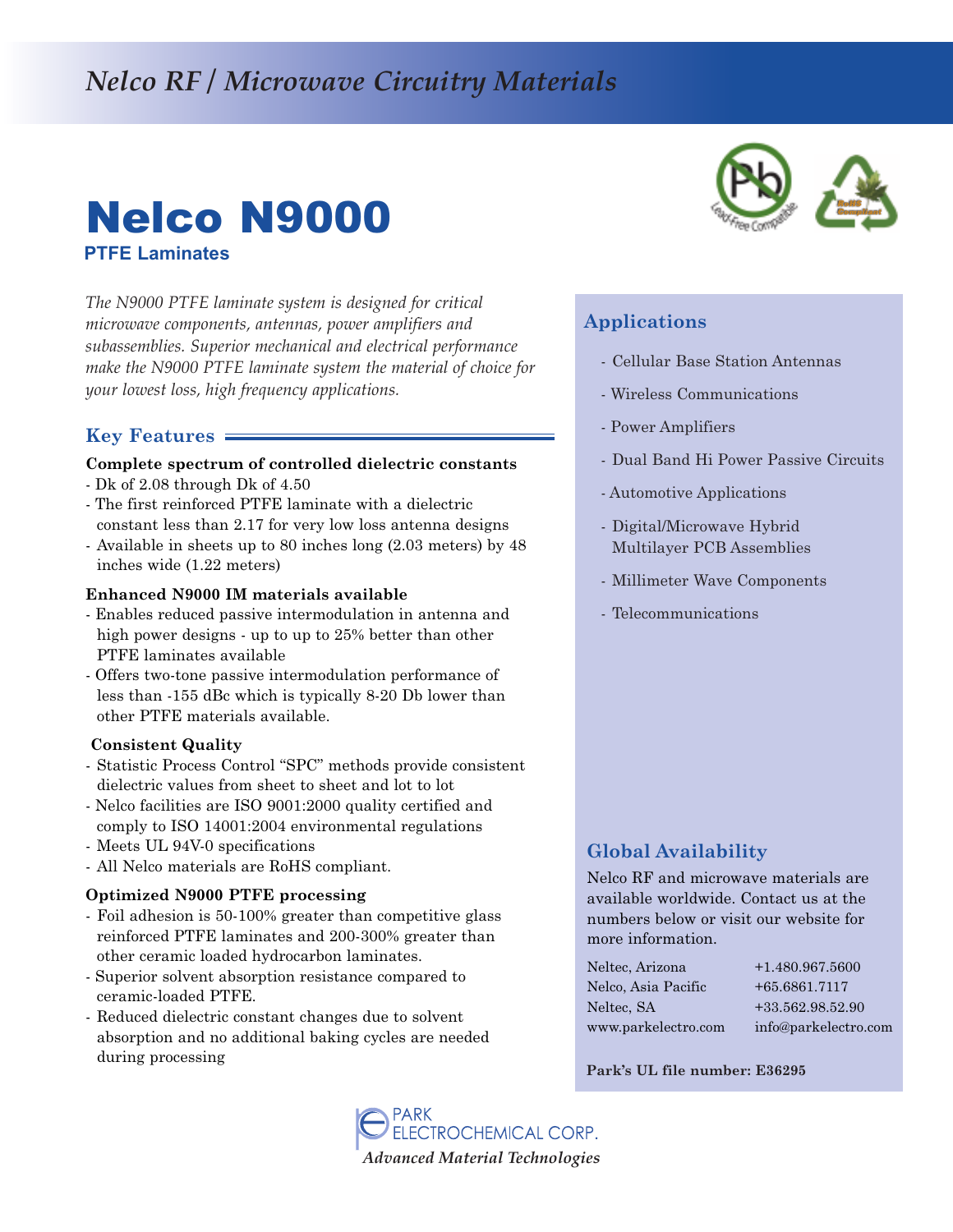| Nelco N9000 Series - Typical Engineerin          |                       | 5                                         | Values         |                          |                        |                |                        |                |                             |                |                          |
|--------------------------------------------------|-----------------------|-------------------------------------------|----------------|--------------------------|------------------------|----------------|------------------------|----------------|-----------------------------|----------------|--------------------------|
| <b>Typical Parameter</b>                         |                       | <b>Test Method</b>                        | 9208           | <b>NY SERIES</b><br>9217 | 9220                   | 9233           | 9240                   | 9245           | <b>NX SERIES</b><br>9250    | 9255           | 9260                     |
| Dielectric Constant at 10 GHz (Dk)               |                       | 5.5.<br>IPC-TM-650, 2.5                   | $2.08 \pm .02$ | $2.17 \pm .02$           | $2.20 + 0.02$          | $2.33 \pm .02$ | $2.40 \pm .04$         | $2.45 \pm .04$ | $2.50 \pm .04$              | $2.55 \pm .04$ | $2.60 + .04$             |
| Dissipation Factor at 10 GHz (Df)                |                       | IPC-TM-650, 2.5.5.5                       | 0.0006         | 0.0008                   | 0.0009                 | 0.0011         | 0.0016                 | 0.0016         | 0.0017                      | 0.0018         | 0.0019                   |
| Passive Intermodulation Formulation Availability |                       |                                           |                | Yes                      |                        |                |                        |                | Yes                         |                |                          |
| Passive Intermodulation Performance              |                       |                                           |                | $-155$ dBc               |                        |                |                        |                | $-155$ dBc                  |                |                          |
| Dielectric Breakdown                             |                       | IPC-TM-650, 2.5.6                         |                | 50kV                     |                        |                |                        |                | 50kV                        |                |                          |
| Volume Resistivity                               |                       | IPC-TM-650, 2.5.17<br>IPC-TM-650, 2.5.17  |                | 109 M / cm               |                        |                |                        |                | 108 M / cm                  |                |                          |
| Surface Resistivity                              |                       |                                           |                | 107 M                    |                        |                |                        |                | $107$ M                     |                |                          |
| Arc Resistance                                   |                       | <b>ASTM D-495</b>                         |                | 180 sec.                 |                        |                |                        |                | 180 sec.                    |                |                          |
| Flexural Strength Lengthwise                     |                       | 4<br>IPC-TM-650, 2.4.                     |                | 82.7 MPa                 |                        |                |                        |                | 158.6 MPa                   |                |                          |
| Flexural Strength Crosswise                      |                       | $\overline{4}$<br>IPC-TM-650, 2.4.        |                | 68.9 MPa                 |                        |                |                        |                | 131.0 MPa                   |                |                          |
| Copper Peel Strength                             |                       | IPC-TM-650, 2.4.8                         |                | $2.33$ kN/m              |                        |                |                        |                | $2.33$ kN/m                 |                |                          |
| 18, 35, and 70um copper (1/2 oz, 1 oz,           |                       | and 2 oz copper)                          |                |                          |                        |                |                        |                |                             |                |                          |
| After Thermal Shock (30 sec. at 260°C)           |                       |                                           |                | $2.31$ kN/m              |                        |                |                        |                | $2.31$ kN/m                 |                |                          |
| Moisture Absorption                              |                       | IPC-TM-650, 2.6.2.1                       |                | 0.02%                    |                        |                |                        |                | 0.05%                       |                |                          |
| Specific Gravity                                 |                       | ASTM D-792, A                             |                | $2.23$ g/cm <sup>3</sup> |                        |                |                        |                | $2.25$ g/cm <sup>3</sup>    |                |                          |
| Thermal Conductivity                             |                       | <b>ASTM E-1225</b>                        |                | 0.272 W/m/K              |                        |                |                        |                | 0.251 W/m/K                 |                |                          |
| Coefficient of Thermal Expansion (CTE)           |                       | IPC-TM-650, 2.4.41                        |                |                          |                        |                |                        |                |                             |                |                          |
| $\times$                                         |                       |                                           |                | 25 ppm/°C                |                        |                |                        |                | $12$ ppm $\frac{10}{3}$     |                |                          |
| ≻                                                |                       |                                           |                | 35 ppm/°C                |                        |                |                        |                | $18$ ppm $/$ <sup>o</sup> C |                |                          |
|                                                  |                       |                                           |                | 260 ppm/°C               |                        |                |                        |                | $150$ ppm $\frac{0}{2}$ C   |                |                          |
| Flammability                                     |                       | IPC-TM-650, 2.3.10                        |                | $\geq$                   |                        |                |                        |                | $V-0$                       |                |                          |
|                                                  |                       |                                           |                |                          |                        |                |                        |                |                             |                |                          |
|                                                  | Cladding              | Foil<br>Copper                            |                |                          | Cladding               | f,             | <b>Heavy Backed</b>    | <b>Metal</b>   |                             |                |                          |
|                                                  | <b>Foil Thickness</b> | <b>Copper Type</b>                        |                |                          | <b>Plate Thickness</b> |                | <b>Plate Thickness</b> |                | <b>Plate Thickness</b>      |                |                          |
| <b>Microns</b><br>Foil Weight                    | inches                | Electro-Deposited (ED)                    |                | E                        | inches                 | mm             | inches                 | mm             | inches                      |                |                          |
| တ<br>.25 02                                      | 0.00034               | g                                         |                | 0.800                    | 0.032                  | 2.362          | 0.093                  | 4.750          | 0.187                       |                | Heavy cladding plate     |
| $\frac{2}{1}$<br>.33 02                          | 0.00045               | 5                                         |                | 1.000                    | 0.039                  | 2.500          | 0.098                  | 5.000          | 0.197                       |                | material available in    |
| $\frac{8}{1}$<br>50 02                           | 0.00067               | 돉<br>공                                    |                | 1.200                    | 0.047                  | 3.000          | 0.118                  | 6.000          | 0.236                       | all NY and NX  | aluminun or brass for    |
| 35<br>102                                        | 0.00134               | $\overline{\mathbf{r}}$<br>$\overline{c}$ |                | 1.500                    | 0.059                  | 3.175          | 0.125                  | 6.350          | 0.250                       | constuctions.  |                          |
| $\overline{C}$<br>202                            | 0.00268               | R <sub>2</sub><br>පි                      |                | 1.575                    | 0.062                  | 4.000          | 0.157                  | 7.000          | 0.276                       |                |                          |
|                                                  |                       |                                           |                | 2.000                    | 0.079                  | 4.750          | 0.187                  | 8.000          | 0.315                       | upon request.  | Rolled anealed available |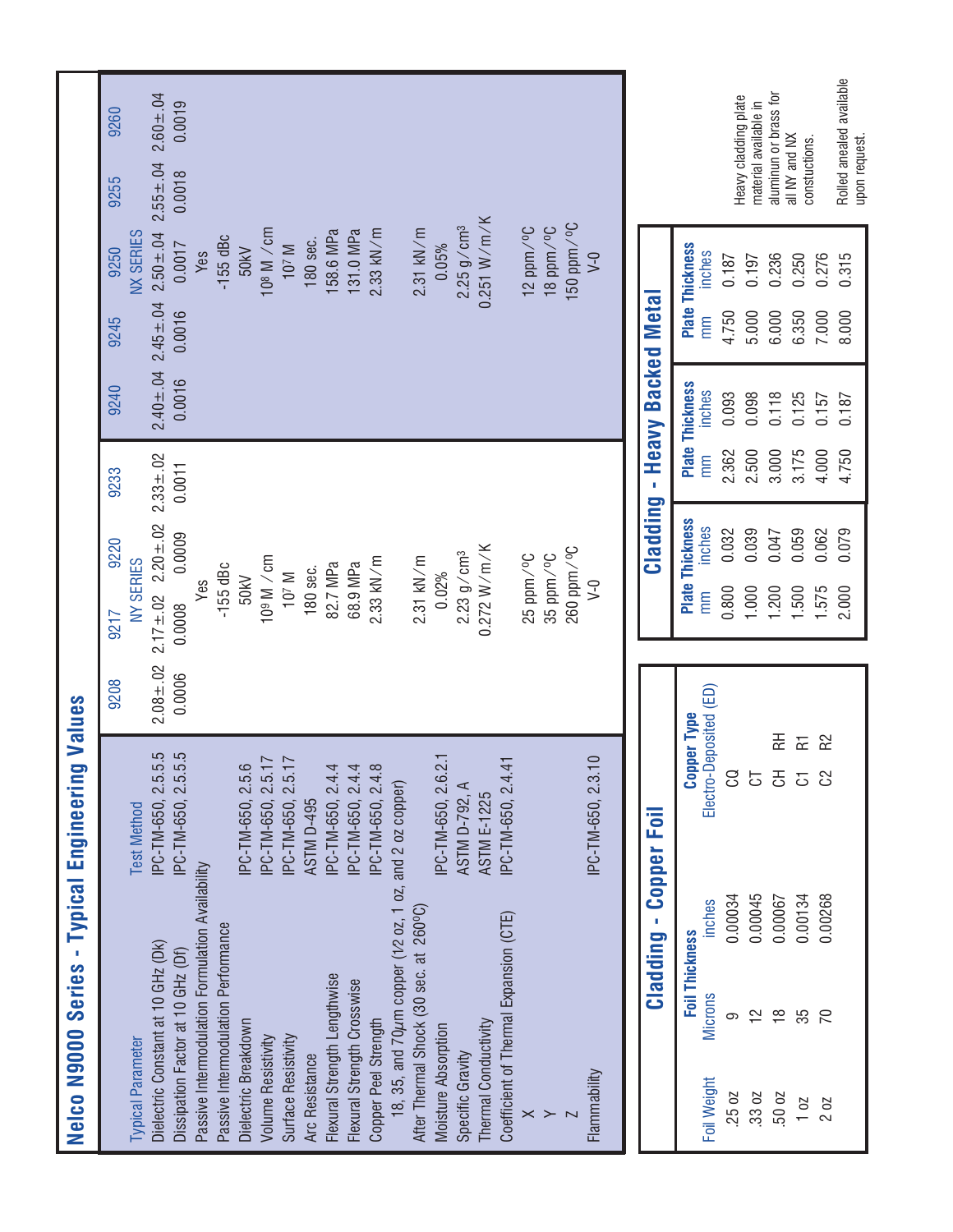| Nelco N9000 Series - Typical Engineering Val                                |                |                                              | san    |        |        |        |        |                                                                                                                         |                           |        |        |        |
|-----------------------------------------------------------------------------|----------------|----------------------------------------------|--------|--------|--------|--------|--------|-------------------------------------------------------------------------------------------------------------------------|---------------------------|--------|--------|--------|
|                                                                             | 9270           | 9294                                         | 9300   | 9320   | 9294   | 9300   | 9320   | 9338                                                                                                                    | 9348                      | 9350   | 9410   | 9450   |
| <b>Typical Parameter</b>                                                    |                | <b>NX SERIES</b>                             |        |        |        |        |        | <b>NH SERIES</b>                                                                                                        |                           |        |        |        |
| Dielectric Constant at 10 GHz (Dk)                                          | $2.70 \pm .04$ | $2.94 \pm .04$ 3.00 $\pm .04$ 3.20 $\pm .04$ |        |        |        |        |        | $2.94 \pm .07$ $3.00 \pm .07$ $3.20 \pm .07$ $3.38 \pm .10$ $3.48 \pm .10$ $3.50 \pm .10$ $4.10 \pm .10$ $4.50 \pm .10$ |                           |        |        |        |
| Dissipation Factor at 10 GHz (Df)                                           | 0.0020         | 0.0022                                       | 0.0023 | 0.0024 | 0.0022 | 0.0023 | 0.0024 | 0.0025 0.0030                                                                                                           |                           | 0.0030 | 0.0030 | 0.0030 |
| PIM Formulation Availability                                                |                | Yes                                          |        |        |        |        |        | Yes                                                                                                                     |                           |        |        |        |
| Passive Intermodulation Performance                                         |                | $-155$ dBc                                   |        |        |        |        |        | $-155$ dBc                                                                                                              |                           |        |        |        |
| Dielectric Breakdown                                                        |                | 50kV                                         |        |        |        |        |        | 45kV                                                                                                                    |                           |        |        |        |
| Volume Resistivity                                                          |                | 109 M / cm                                   |        |        |        |        |        | 108 M / cm                                                                                                              |                           |        |        |        |
| Surface Resistivity                                                         |                | $107$ M                                      |        |        |        |        |        | 107 M                                                                                                                   |                           |        |        |        |
| Arc Resistance                                                              |                | 180 sec.                                     |        |        |        |        |        | 180 sec.                                                                                                                |                           |        |        |        |
| Flexural Strength Lengthwise                                                |                | 82.7 MPa                                     |        |        |        |        |        | 158.6 MPa                                                                                                               |                           |        |        |        |
| Flexural Strength Crosswise                                                 |                | 68.9 MPa                                     |        |        |        |        |        | 131.0 MPa                                                                                                               |                           |        |        |        |
| Copper Peel Strength - 18, 35, 70 um                                        |                | $2.33$ kN/m                                  |        |        |        |        |        | $2.33$ kN/m                                                                                                             |                           |        |        |        |
| $(1/2 \text{ oz}, 1 \text{ oz}, \text{ and } 2 \text{ oz } \text{ copper})$ |                |                                              |        |        |        |        |        |                                                                                                                         |                           |        |        |        |
| After Thermal Shock (30 sec. at 260°C)                                      |                | $2.31$ kN/m                                  |        |        |        |        |        | $2.31$ kN/m                                                                                                             |                           |        |        |        |
| Moisture Absorption                                                         |                | 0.02%                                        |        |        |        |        |        | 0.08%                                                                                                                   |                           |        |        |        |
| Specific Gravity                                                            |                | $2.23$ g/cm <sup>3</sup>                     |        |        |        |        |        |                                                                                                                         | $2.459$ g/cm <sup>3</sup> |        |        |        |
| Thermal Conductivity                                                        |                | $0.272$ W/m/K                                |        |        |        |        |        | 0.230 W/m/K                                                                                                             |                           |        |        |        |
| Coefficient of Thermal Expansion (CTE)                                      |                |                                              |        |        |        |        |        |                                                                                                                         |                           |        |        |        |
| $\pmb{\times}$                                                              |                |                                              |        |        |        |        |        | $30\degree$ mud $6$                                                                                                     |                           |        |        |        |
|                                                                             |                | $25$ ppm/ $0$ C<br>35 ppm/ $0$ C             |        |        |        |        |        | $12$ ppm $\sqrt{^0C}$                                                                                                   |                           |        |        |        |
|                                                                             |                | $260$ ppm $\frac{100}{100}$                  |        |        |        |        |        | 71 ppm/ <sup>o</sup> C                                                                                                  |                           |        |        |        |
| Flammability                                                                |                | $\sqrt{2}$                                   |        |        |        |        |        | $V-0$                                                                                                                   |                           |        |        |        |
|                                                                             |                |                                              |        |        |        |        |        |                                                                                                                         |                           |        |        |        |

For non-standard dielectric constants or additional copper foil options, please contact the factory or your local Nelco representative. For nonstandard dielectric constants or additional copper foil options, please contact the factory or your local Nelco representative.

# **Ordering Information Ordering Information**

Please specify the product and ⁄ or Dk, material thickness, copper thickness, copper<br>type, and panel size. Request Passive Intermodulation Formulation when necessary for<br>antenna applications. type, and panel size. Request Passive Intermodulation Formulation when necessary for Please specify the product and / or Dk, material thickness, copper thickness, copper antenna applications.

Example: 9220, .010" thick, 1 oz two sides, ED copper, 12"x18" or Dk=2.20, .010"<br>thick, 1 oz copper two sides, ED copper, 12"x18". For Passive Intermodulation<br>Formulation material, add the IM suffix, i.e.: 9220M. Example: 9220, .010" thick, 1 oz two sides, ED copper, 12"x18" or Dk=2.20, .010" thick, 1 oz copper two sides, ED copper, 12"x18". For Passive Intermodulation Formulation material, add the IM suffix, i.e.: 9220IM.